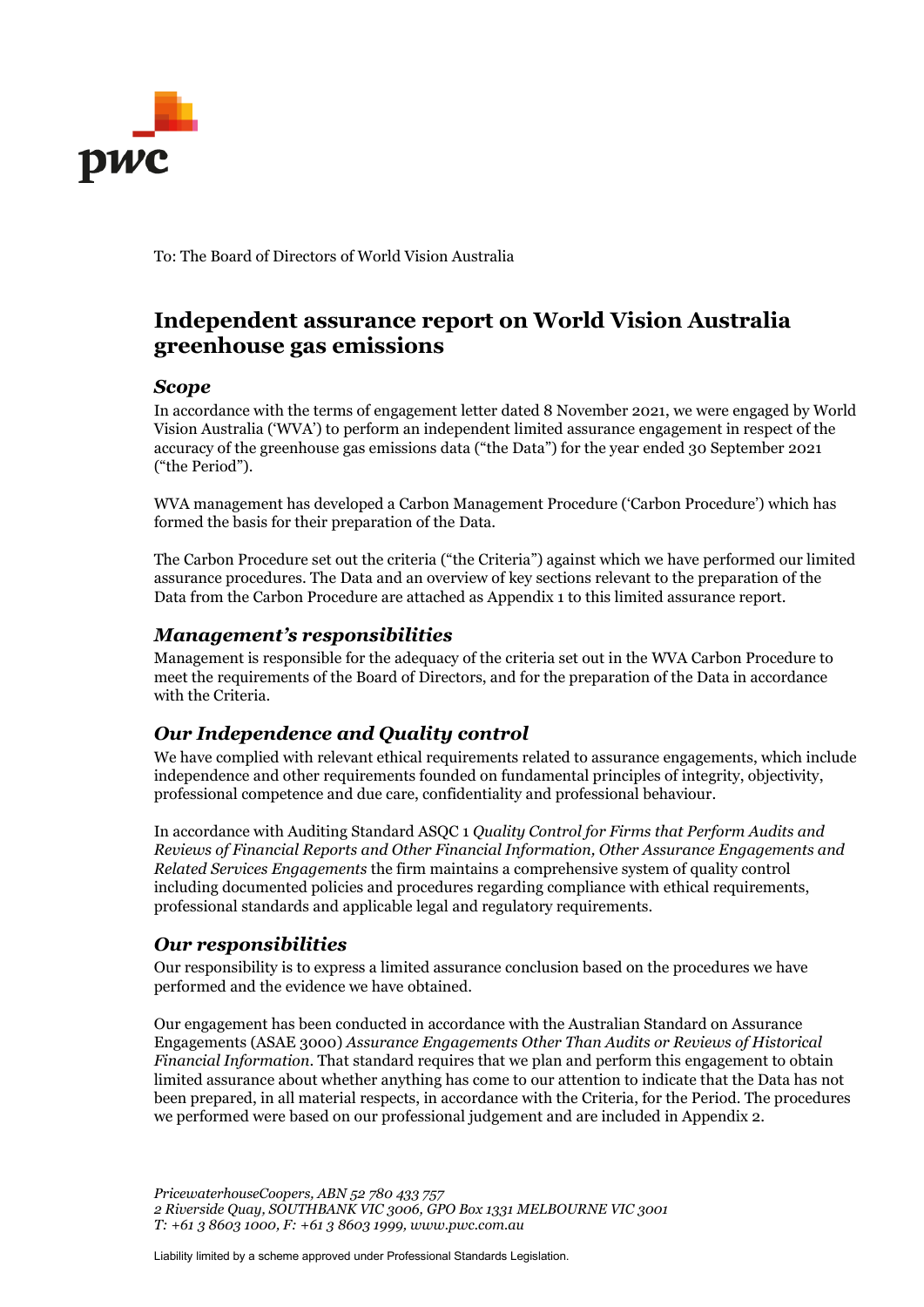

The procedures performed in a limited assurance engagement vary in nature and timing from, and are less in extent than for, a reasonable assurance engagement and consequently the level of assurance obtained in a limited assurance engagement is substantially lower than the assurance that would have been obtained had a reasonable assurance engagement been performed. Accordingly, we do not express a reasonable assurance opinion.

We believe that the evidence we have obtained is sufficient and appropriate to provide a basis for our conclusion.

# *Use of report*

This report was prepared for the Directors of WVA. We disclaim any assumption of responsibility for any reliance on this report to any persons or users other than the Directors of WVA, or for any purpose other than that for which it was prepared.

## *Inherent limitations*

Non-financial data is subject to more inherent limitations than financial data, given both its nature and the methods used for determining, calculating and sampling or estimating such data.

We specifically note that WVA management have used estimates or extrapolated underlying information to calculate certain Data in accordance with the Criteria. Such Data is referred to as an estimate in Appendix 1.

In addition, the identification and reporting of Scope 3 emission sources are optional under globally accepted standards, and as such WVA management have used discretion in selecting which Scope 3 emission sources to include in the Data in accordance with the Criteria.

Because of the inherent limitations of any non-financial data and those limitations specified above, it is possible that fraud, error or non-compliance may occur and not be detected. A limited assurance engagement is not designed to detect all instances of non-compliance of the Data with the Criteria, as it is limited primarily to making enquiries, of the WVA management, and applying analytical procedures. The limited assurance conclusion expressed in this report has been formed on the above basis.

# *Basis for qualified/adverse/disclaimer of conclusion*

Based on our review, which is not an audit, nothing has come to our attention that causes us to believe that the Data has not been prepared, in all material respects, in accordance with the Criteria for the period 1 October 2020 to 30 September 2021.

PricewaterhauseCoopers

PricewaterhouseCoopers

OfCandbell

Amanda Campbell and Campbell and Campbell and Campbell and Campbell and Campbell and Campbell and Campbell and Partner 17 December 2021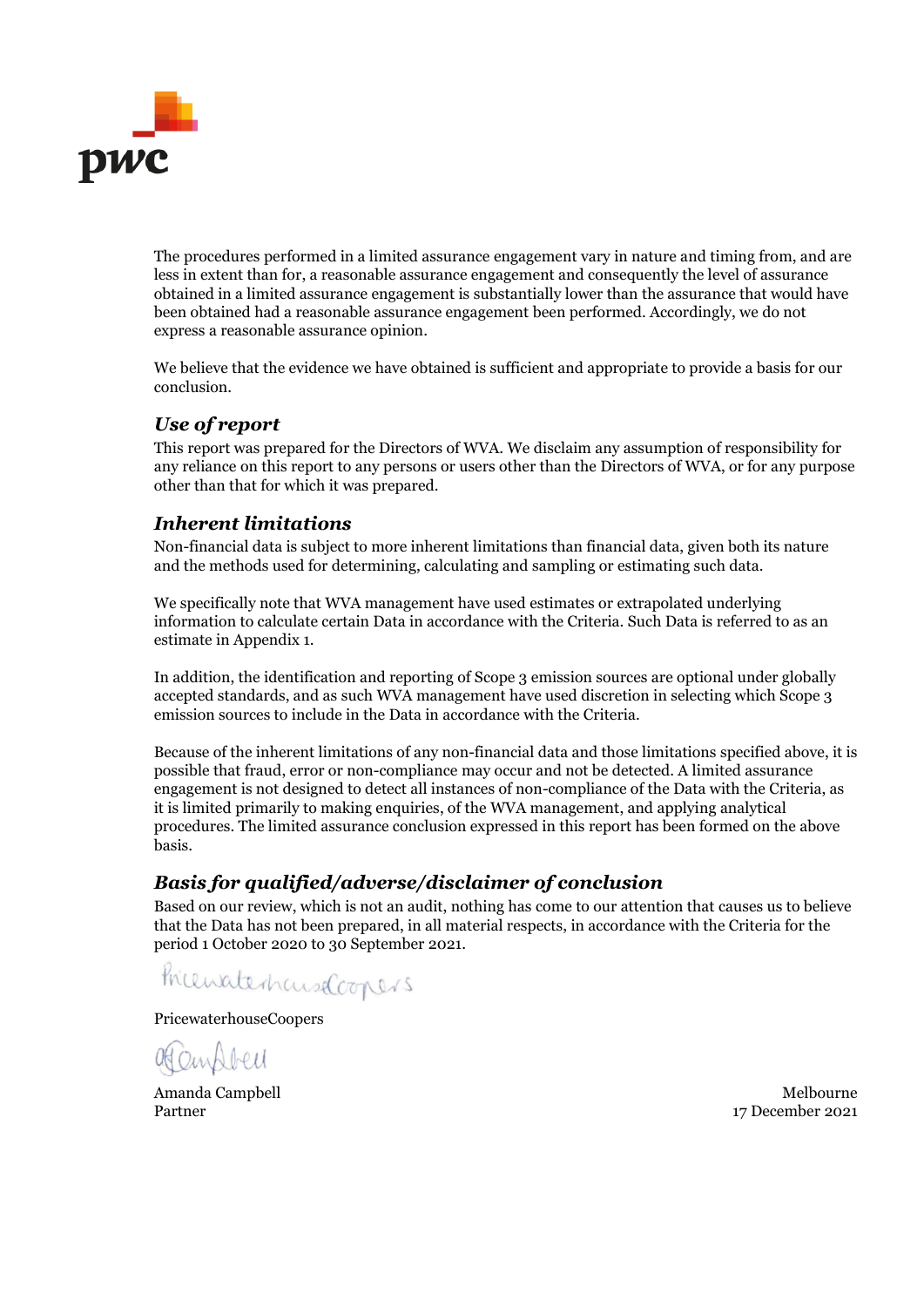

# *Appendix 1*

## *Subject Matter/Data Estimate*

| <b>Scope</b> | <b>Type</b>                          | 2021<br>$tCO2-e$ | 2020<br>tCO <sub>2</sub> -e |
|--------------|--------------------------------------|------------------|-----------------------------|
| Scope 1      | Gas                                  | 146              | 141                         |
| Scope 1      | Car Fleet                            | 24               | 32                          |
| Scope 2      | <b>Electricity Consumption</b>       | 892              | 1,118                       |
| Scope 3      | Air Travel (fuel only)               | 29               | 275                         |
| Scope 3      | Paper                                | 45               | 19                          |
| Scope 3      | Electricity – not sole tenant        | $\overline{4}$   | 3                           |
|              | <b>Total Emissions before offset</b> | 1,140            | 1,588                       |
|              | Gold Standard offsets purchased      | (1,140)          | (1,588)                     |
|              | <b>Total emissions after offset</b>  |                  |                             |

## *WVA's Carbon Management Procedure*

The methodology for calculating the Data is detailed below in an overview of key sections from the Carbon Procedure.

#### *Standards*

WVA calculates its GHG footprint in accordance with the Carbon Procedure and the National Carbon Offset Standard.

#### *Emissions calculations*

To calculate its GHG emissions, WVA uses the National Greenhouse Accounts Factors August 2021 (NGA Factors) released by the Department of Industry, Science, Energy and Resources. Air travel emissions are calculated based on the Greenhouse gas reporting conversion factors published by the UK Department for Business, Energy & Industrial Strategy. EPA Victoria's Greenhouse Gas Emission Factors for Office Copy Paper is used as a basis of calculating paper emissions.

#### *Organisational Boundary*

WVA is a single standalone entity. Under this approach WVA's organisational boundary includes the WVA owned buildings and leased offices used for WVA's operations.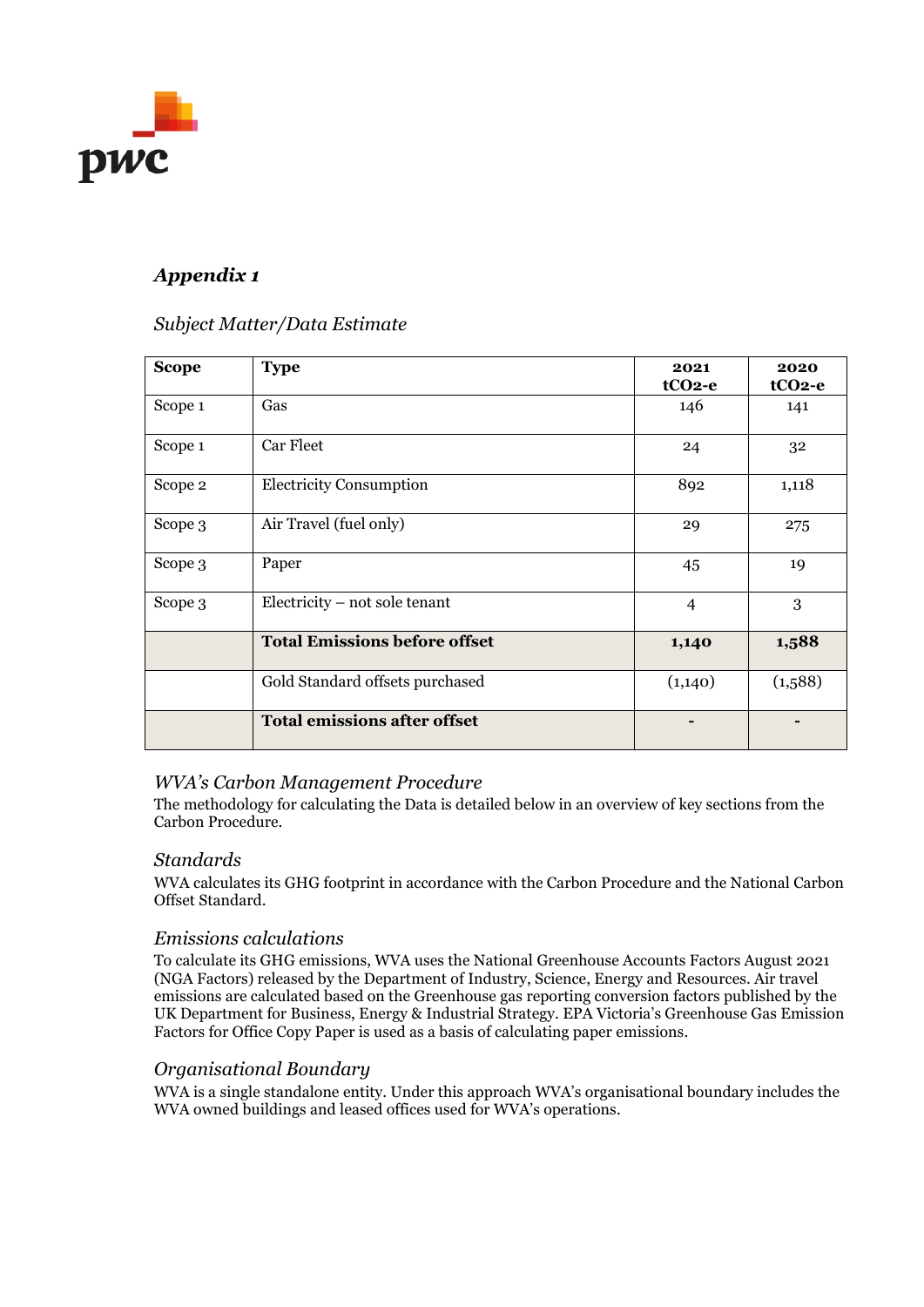

# *Measurement, Data Collection and Calculation methods*

| <b>Emissions</b>             | Data collected/calculation method                                                                                                                                                                                                                                         | <b>Records</b>                                                                                                                                                                                                                                                         |
|------------------------------|---------------------------------------------------------------------------------------------------------------------------------------------------------------------------------------------------------------------------------------------------------------------------|------------------------------------------------------------------------------------------------------------------------------------------------------------------------------------------------------------------------------------------------------------------------|
| source                       |                                                                                                                                                                                                                                                                           |                                                                                                                                                                                                                                                                        |
| Site<br>electricity<br>usage | KWh consumed<br>Multiplied by current local CO2-e emissions factors<br>(Australian Government - Department of Industry,<br>Science, Energy and Resources: National Greenhouse<br>Accounts Factors August 2021)                                                            | Electricity suppliers' invoices;<br>calculation for the final period<br>from the last available invoice<br>to 30 September 2021 based<br>on the consumption of the<br>previous period pro-rated<br>against the number of days.                                         |
| <b>Site Gas</b><br>usage     | GJ of natural gas consumed/litres of LPG purchased<br>Multiplied by current local CO2-e emissions factors<br>(Australian Government - Department of Industry,<br>Science, Energy and Resources: National Greenhouse<br>Accounts Factors August 2021)                      | Gas suppliers' invoices                                                                                                                                                                                                                                                |
| Fuel use in<br>car fleet     | kL of gasoline/diesel/ethanol consumed<br>Multiplied by current local CO2-e emissions factors<br>(Australian Government - Department of Industry,<br>Science, Energy and Resources: National Greenhouse<br>Accounts Factors August 2021)                                  | Fuel consumption records<br>(fuel cards)                                                                                                                                                                                                                               |
| Paper<br>usage               | Quantity of paper used (number of reams or kg of<br>paper)<br>$1 A4$ ream=2.5 kg<br>Total kg to be multiplied by current CO2 -e emission<br>factors (EPA Victoria, Greenhouse Gas Emission<br>Factors for Office Copy Paper, Publication 1374.1<br>October 2013)          | Paper suppliers'<br>invoices/emails; calculation of<br>average usage for the past<br>periods to estimate the<br>purchases from a specific<br>supplier for the period from 1<br>October 2020 to 31 December<br>2020 in the absence of<br>invoices/emails/usage reports. |
| Air travel                   | Kilometres travelled per flight sector<br>$1$ mile = $1.609344$ kilometres<br>Kilometres travelled multiplied by current CO2-e<br>emissions factors<br>(UK Department for Business, Energy & Industrial<br>Strategy Greenhouse gas reporting: conversion<br>factors 2021) | Travel booking agent report                                                                                                                                                                                                                                            |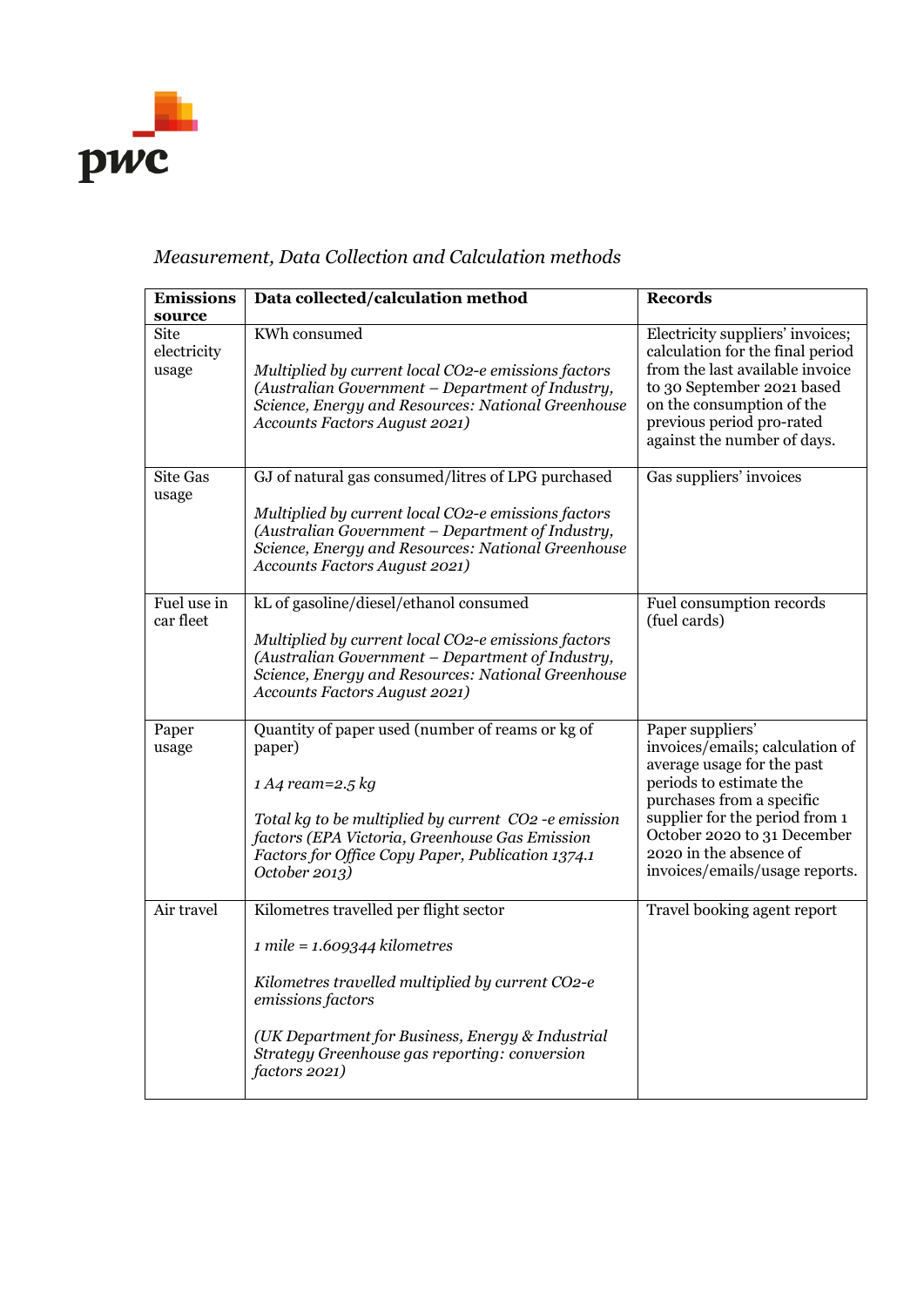

# *Appendix 2*

#### *Assurance work performed*

In a limited assurance engagement in accordance with ASAE 3000 *Assurance Engagements Other than Audits or Reviews of Historical Financial Information,* the evidence-gathering procedures are more limited than for a reasonable assurance engagement, and therefore less assurance is obtained than in a reasonable assurance engagement. The procedures selected depend on the practitioner's judgment, including the assessment of the risks of material non-compliance of the Data with the criteria set out in the Carbon Procedure. Within the scope of our work we performed amongst others the following procedures:

- A walkthrough meeting with management from WVA to obtain a detailed understanding of the Reporting Criteria ('the Criteria') that is used in the Carbon Procedure with specific focus on a review of the:
	- o Organisational and operational boundary; and
	- o Calculation and estimation methodology of the Data.
- Review and provide comments on the Criteria with regards to its suitability as a basis for assurance. The provision of limited assurance will be dependent upon the appropriateness of the Data, the suitability of the Criteria against which it is measured and the ability of us to obtain sufficient and appropriate evidence from WVA as and when requested. If we are unable to satisfy ourselves on each of these points we may be unable to proceed with a limited assurance engagement.
- Discussions with management to develop our understanding of the key reporting risks associated with the preparation of the Data and associated management controls.
- Confirm that all emissions sources, included and excluded as per the Criteria, have been adequately accounted for in the Data.
- Perform analytical procedures over the Data by analysing for monthly, non-seasonal fluctuations and obtain explanations from WVA for unexpected results.
- Select a sample of the Data for each emissions source (e.g. monthly electricity consumption) included within the calculation spreadsheets supporting the GHG emissions inventory for the period and obtain access to the related source data (e.g. invoices). Compare the totals reported in the calculation spreadsheets to the total per the source evidence and investigate any significant variances.
- Assess the reasonableness and appropriateness of emissions factors (and other relevant conversion factors) used within calculation spreadsheets supporting the GHG emissions inventory.
- Review the arithmetical accuracy, on a sample basis, of calculations within the calculation spreadsheets supporting the GHG emissions inventory.